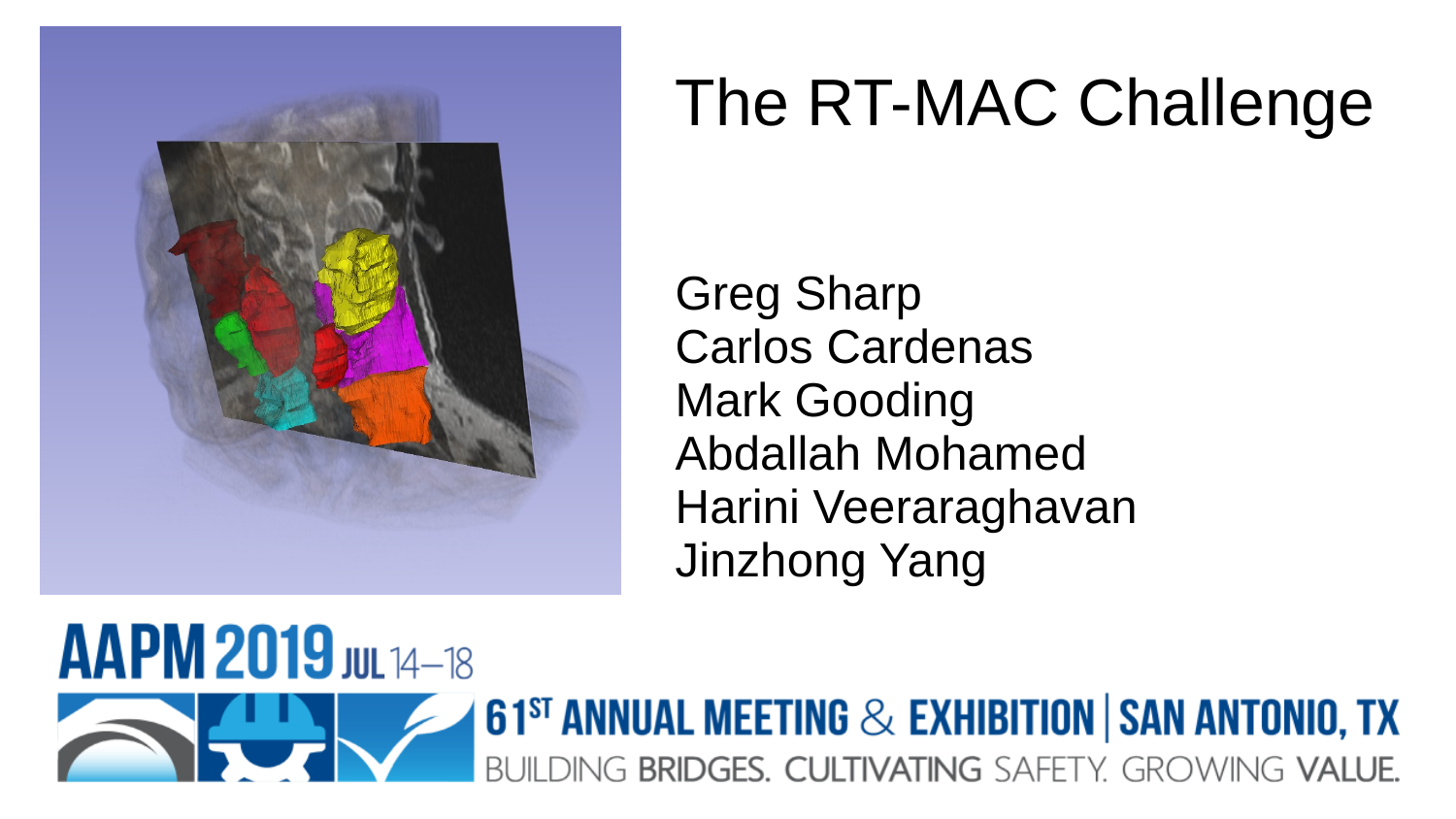### **Disclosures**

- MG: Employee Mirada Medical
- GCS: National Science Foundation

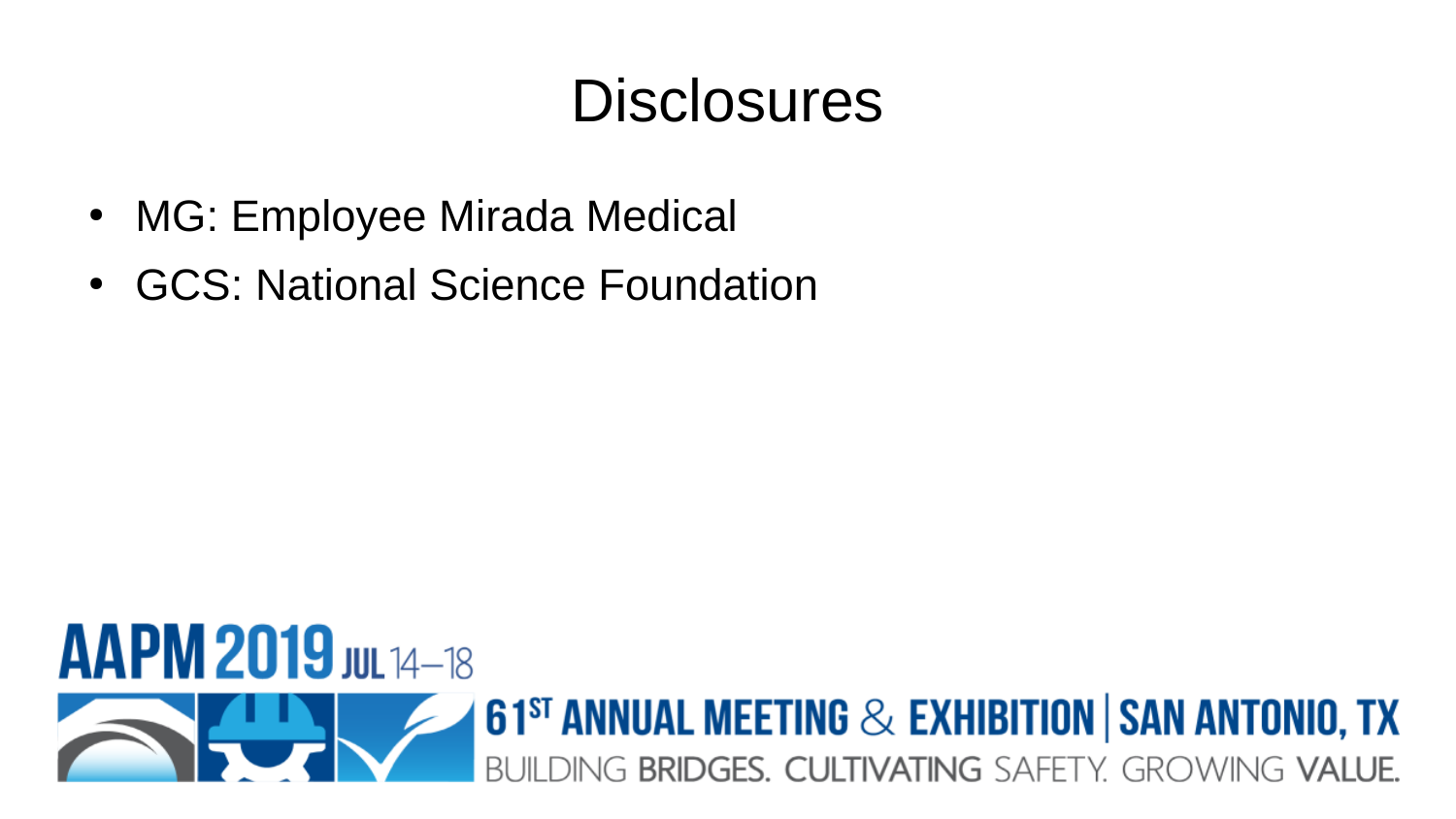# RT-MAC Overview

- T2-weighted MRI head and neck
	- 31 training
	- 12 off-line testing
	- 12 on-line testing
- Single institute
- Single observer ground truth with QA



#### **AAPM 2019 JUL 14-18 61<sup>st</sup> ANNUAL MEETING & EXHIBITION | SAN ANTONIO, TX** JII DING BRIDGES, CULTIVATING SAFFTY GROWING VALUE.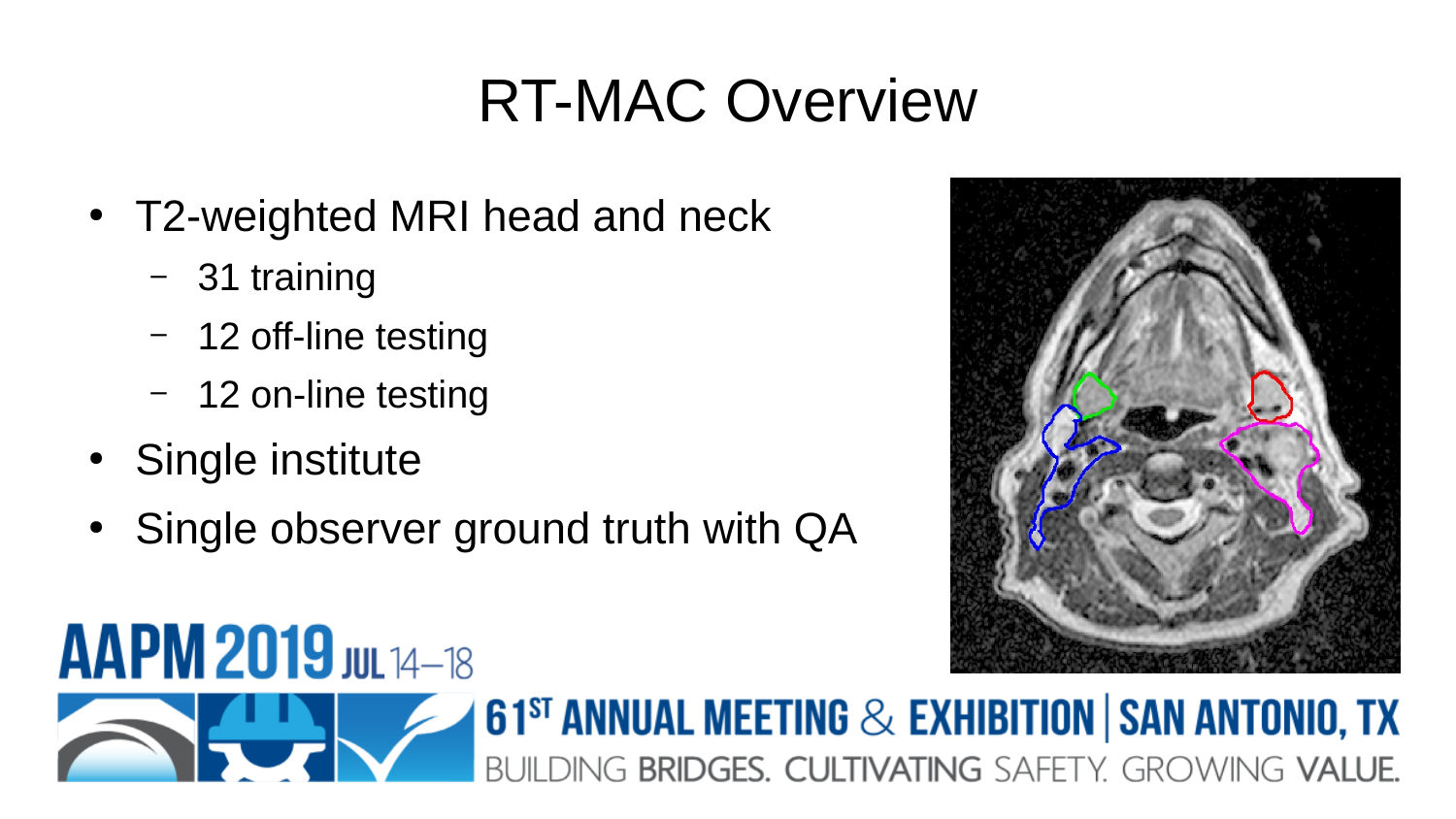### RT-MAC Overview

- Parotid gland  $(x2)$
- Submandibular gland  $(x2)$
- $\cdot$  Lymph nodes level II (x2)
- Lymph nodes level III (x2)
- Consensus guidelines Brouwer et al. 2015



#### AAPM 2019 JUL 14-18 **61<sup>ST</sup> ANNUAL MEETING & EXHIBITION | SAN ANTONIO, TX** DING BRIDGES, CULTIVATING SAFFTY GROWING VALUE.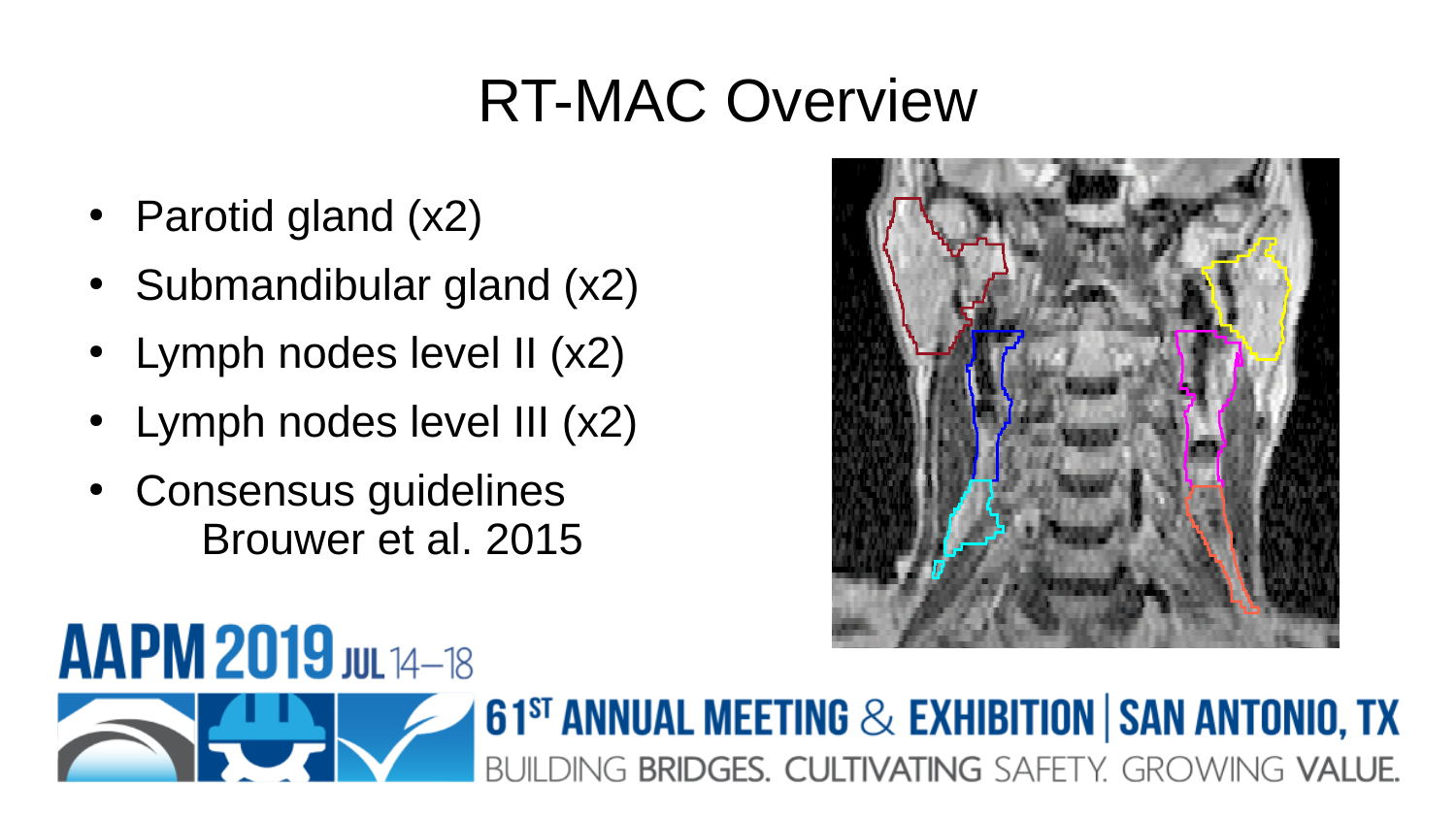- Three metrics
	- Dice similarity coefficient
	- Mean surface distance
	- 95% Hausdorff distance
- Lymph node sup/inf borders cropped 1 cm to ground truth
- Lymph node level boundary reassigned to match ground truth

#### **AAPM 2019 JULT4-18 61<sup>ST</sup> ANNUAL MEETING & EXHIBITION | SAN ANTONIO, TX** BRIDGES. CULTIVATING SAFETY. GROWING VALUE.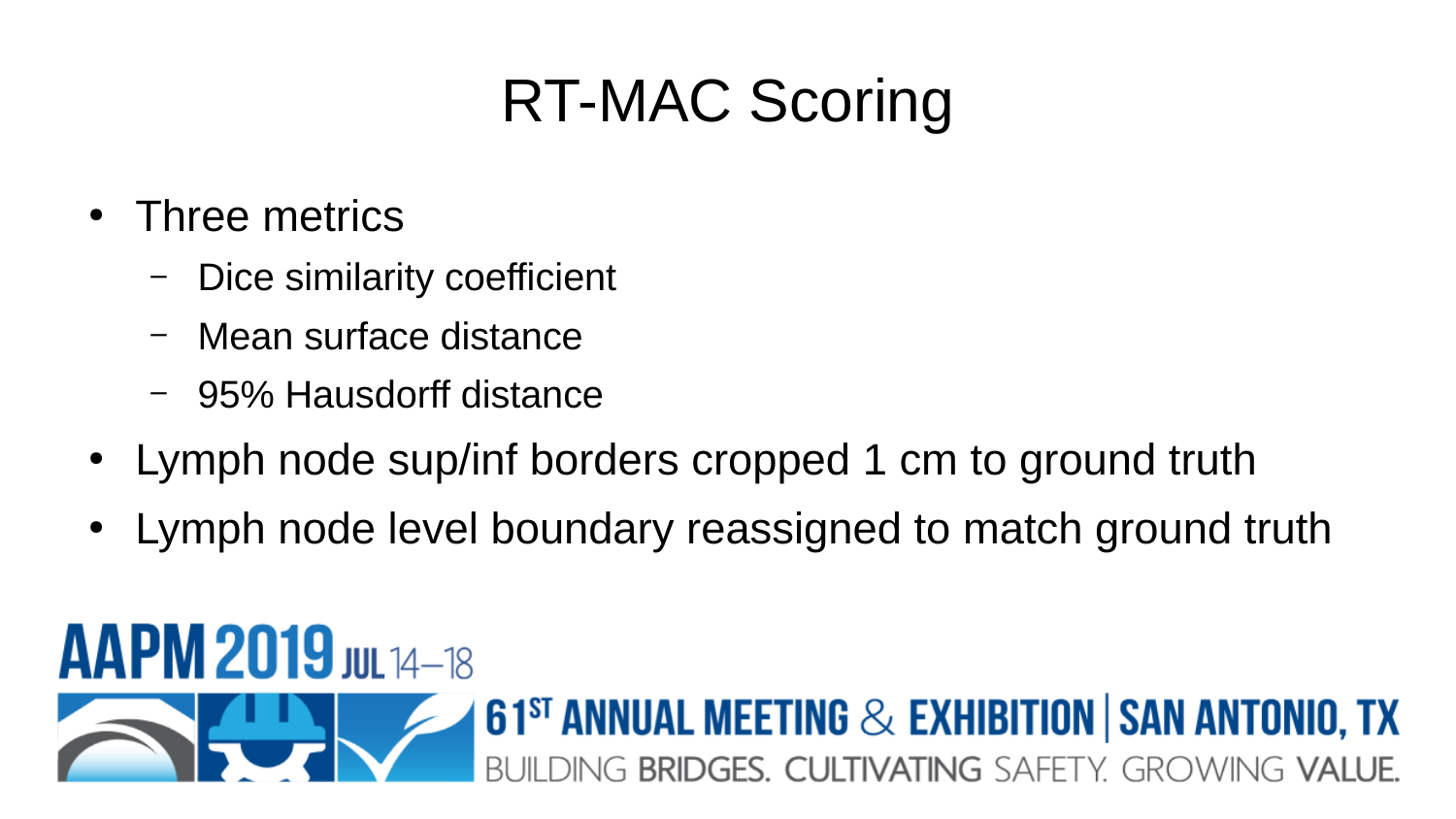• Score normalization

$$
Score = \max(50+50*\frac{T-R}{P-R}, 0)
$$

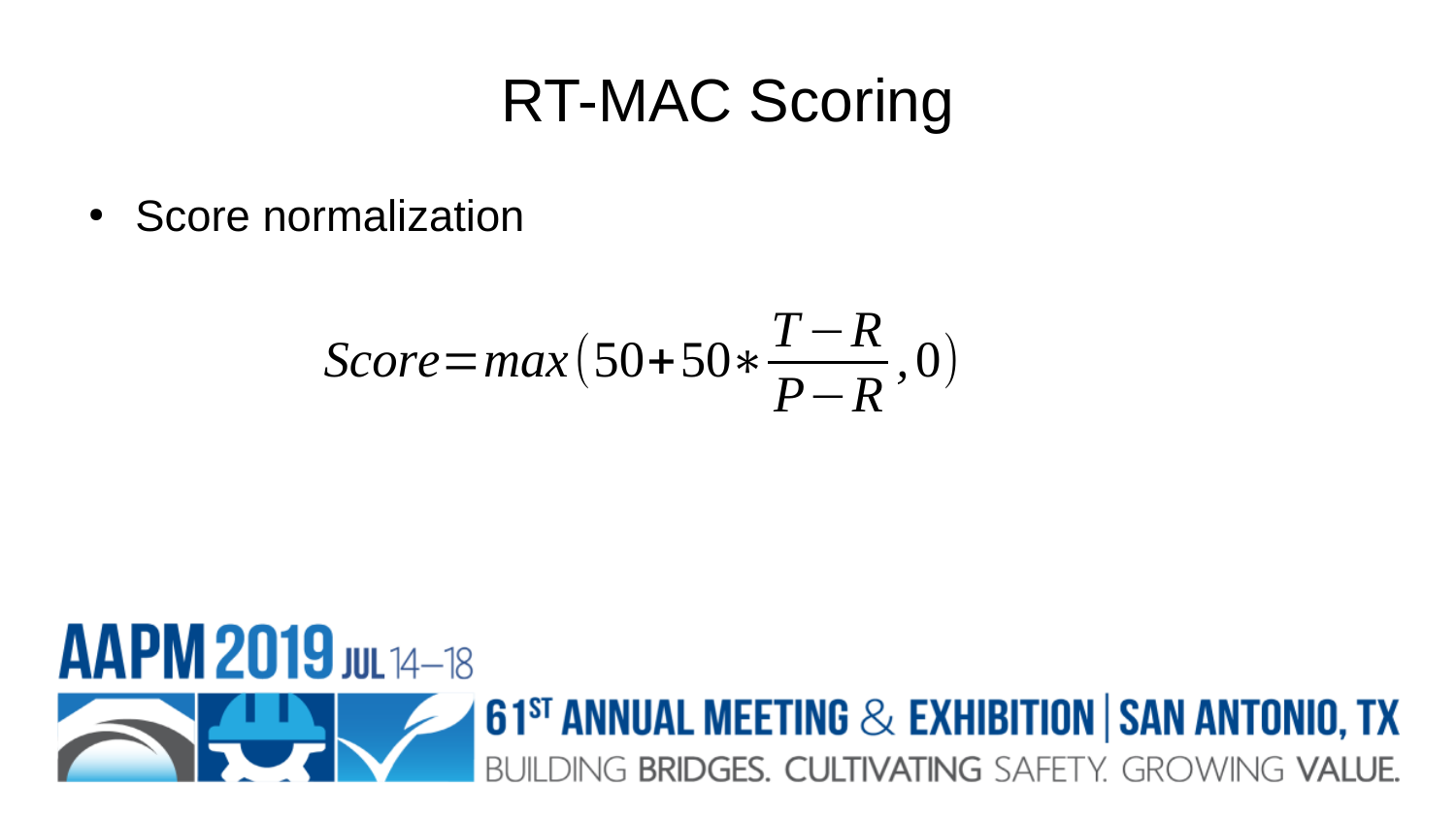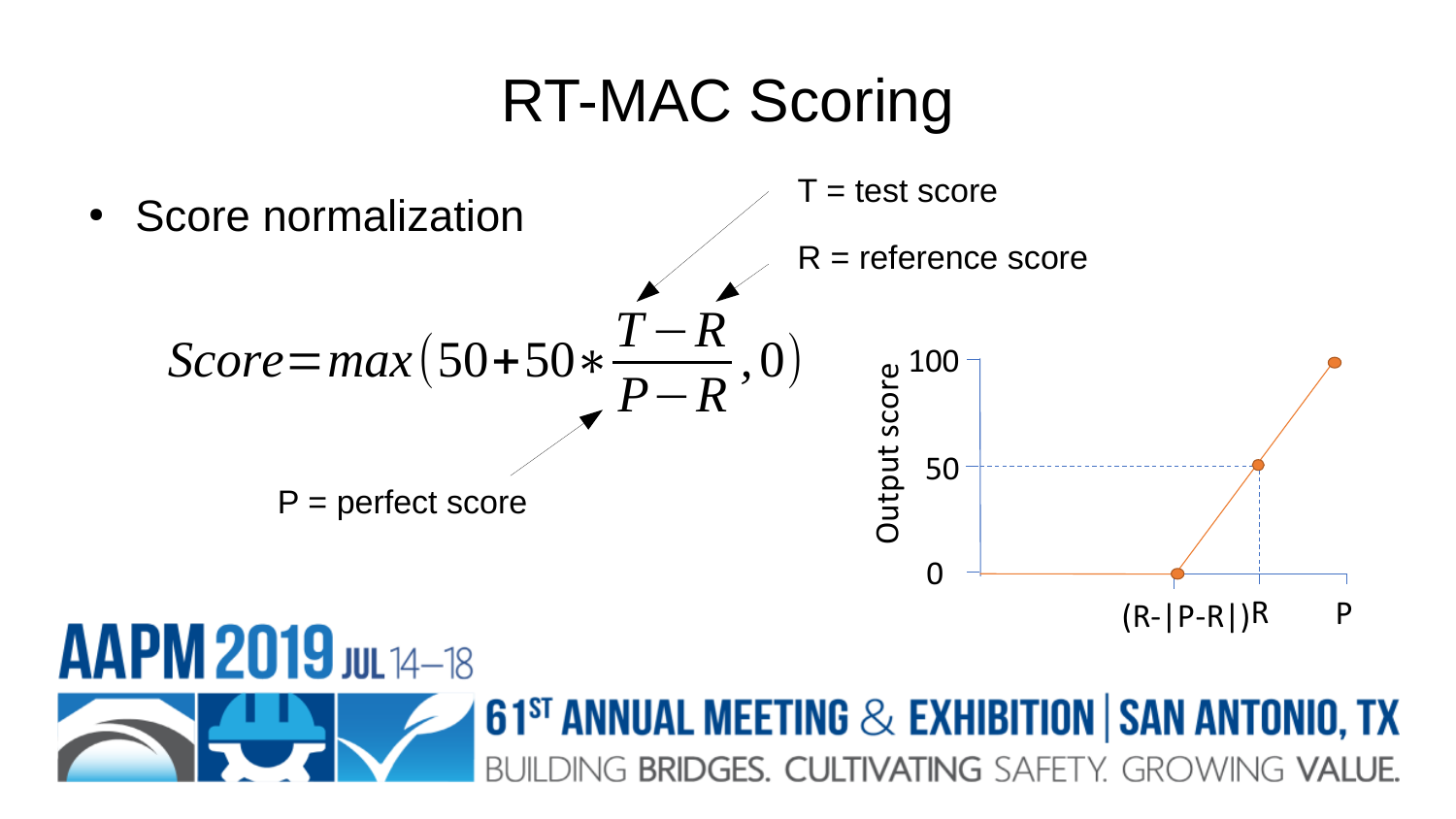

BRIDGES. CULTIVATING SAFETY. GROWING VALUE.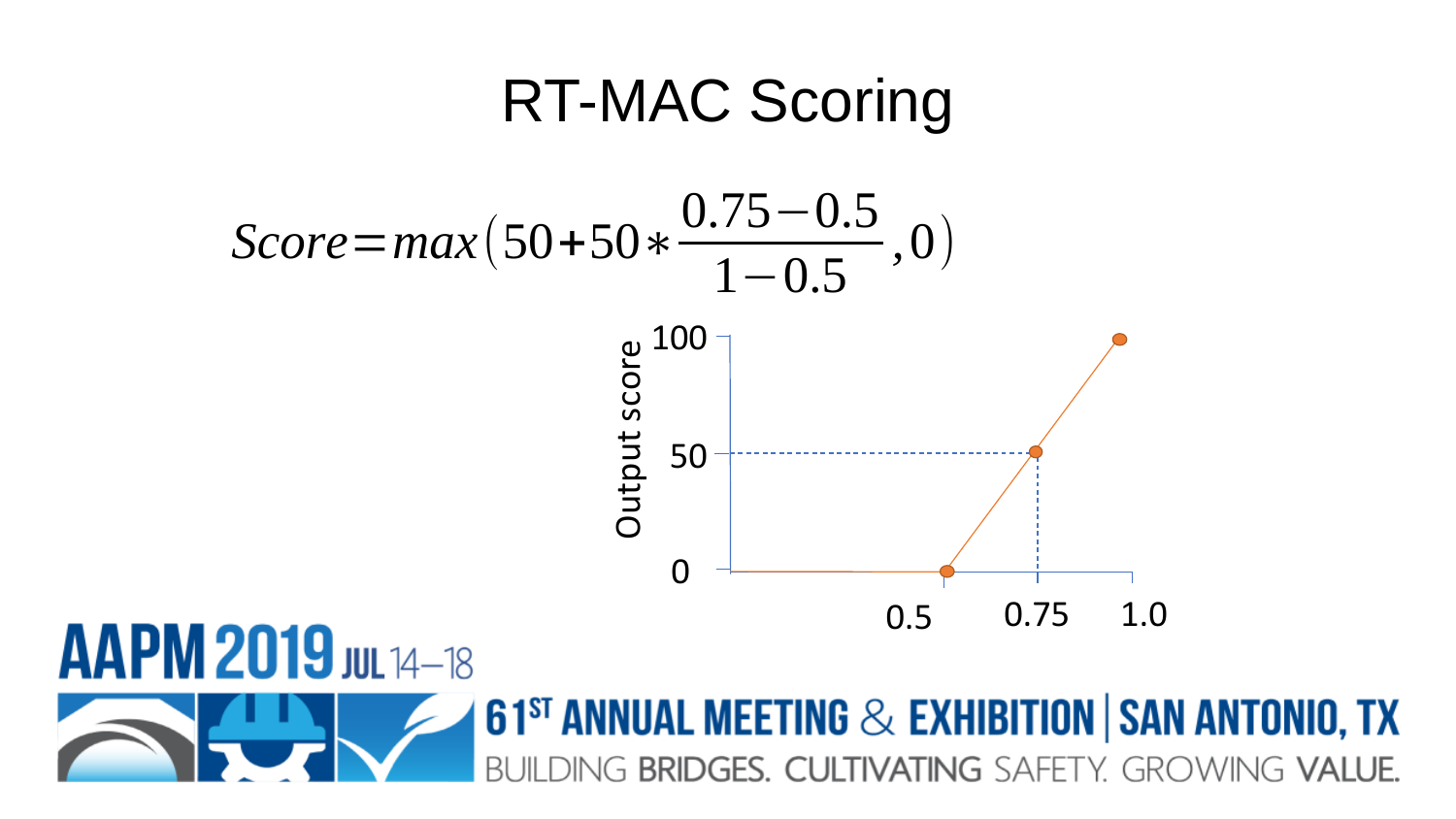### Normalization coefficients

|                | <b>Dice</b> | Avg dist (mm) | H95 (mm) |
|----------------|-------------|---------------|----------|
| <b>Parotid</b> | .85         | 1.6           | 6.1      |
| Submandib.     | .71         | 2.2           | 7.1      |
| LN II          | .79         | 2.0           | 8.5      |
| LN III         | .81         | 1.4           | 6.2      |

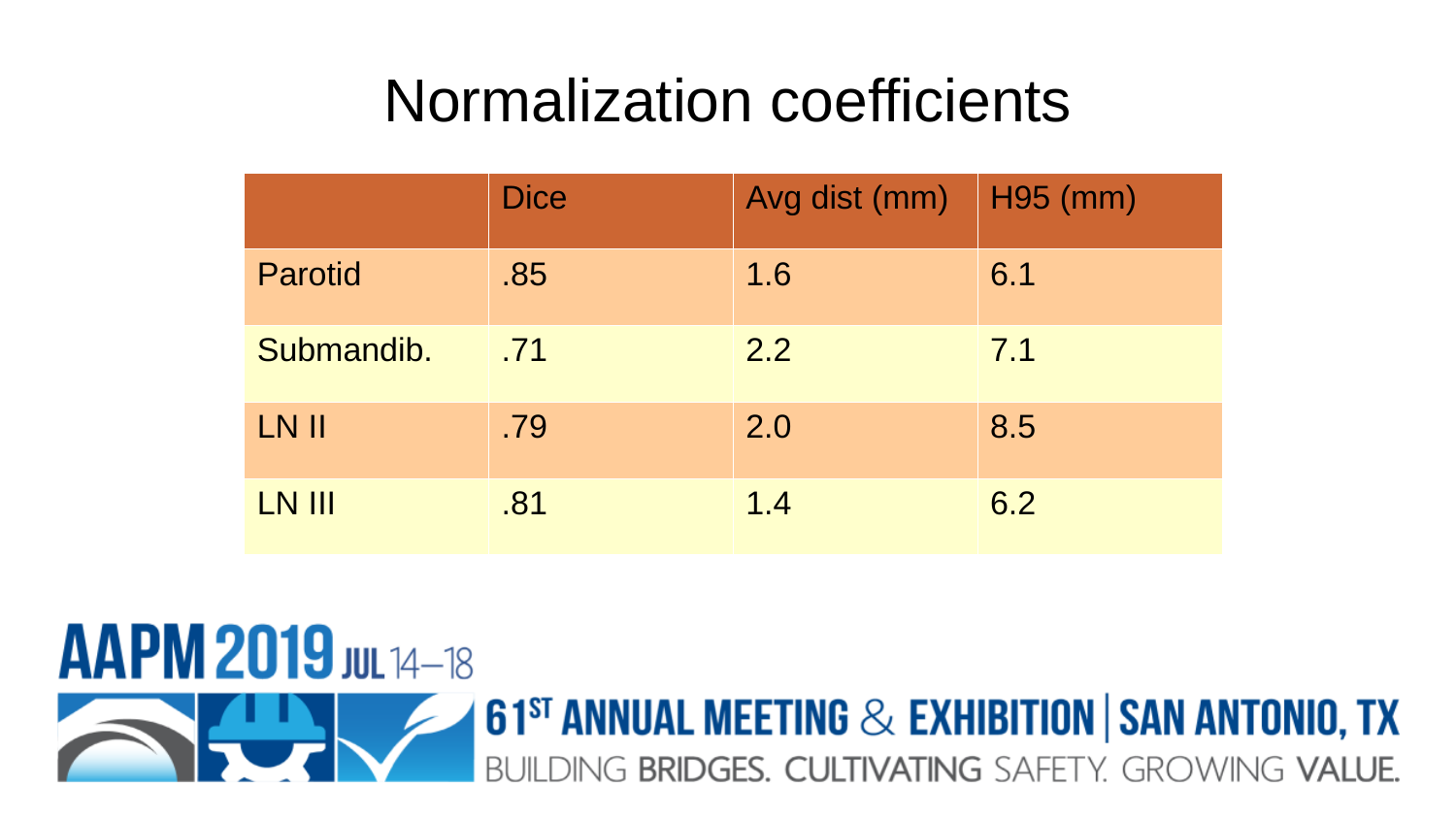# Off-line challenge

| xuefeng      | 67.7 |
|--------------|------|
| nuotong      | 65.9 |
| pjordan      | 65.8 |
| cjhsmile     | 63.0 |
| jkorte       | 62.7 |
| <b>Zhao</b>  | 61.9 |
| markjoe      | 58.1 |
| rachel.baggs | 57.8 |
| dirhee08     | 54.4 |

Reference score multi-atlas: 46.9

#### **AAPM 2019 JUL 14-18 61<sup>ST</sup> ANNUAL MEETING & EXHIBITION | SAN ANTONIO, TX** DING BRIDGES. CULTIVATING SAFETY. GROWING VALUE.